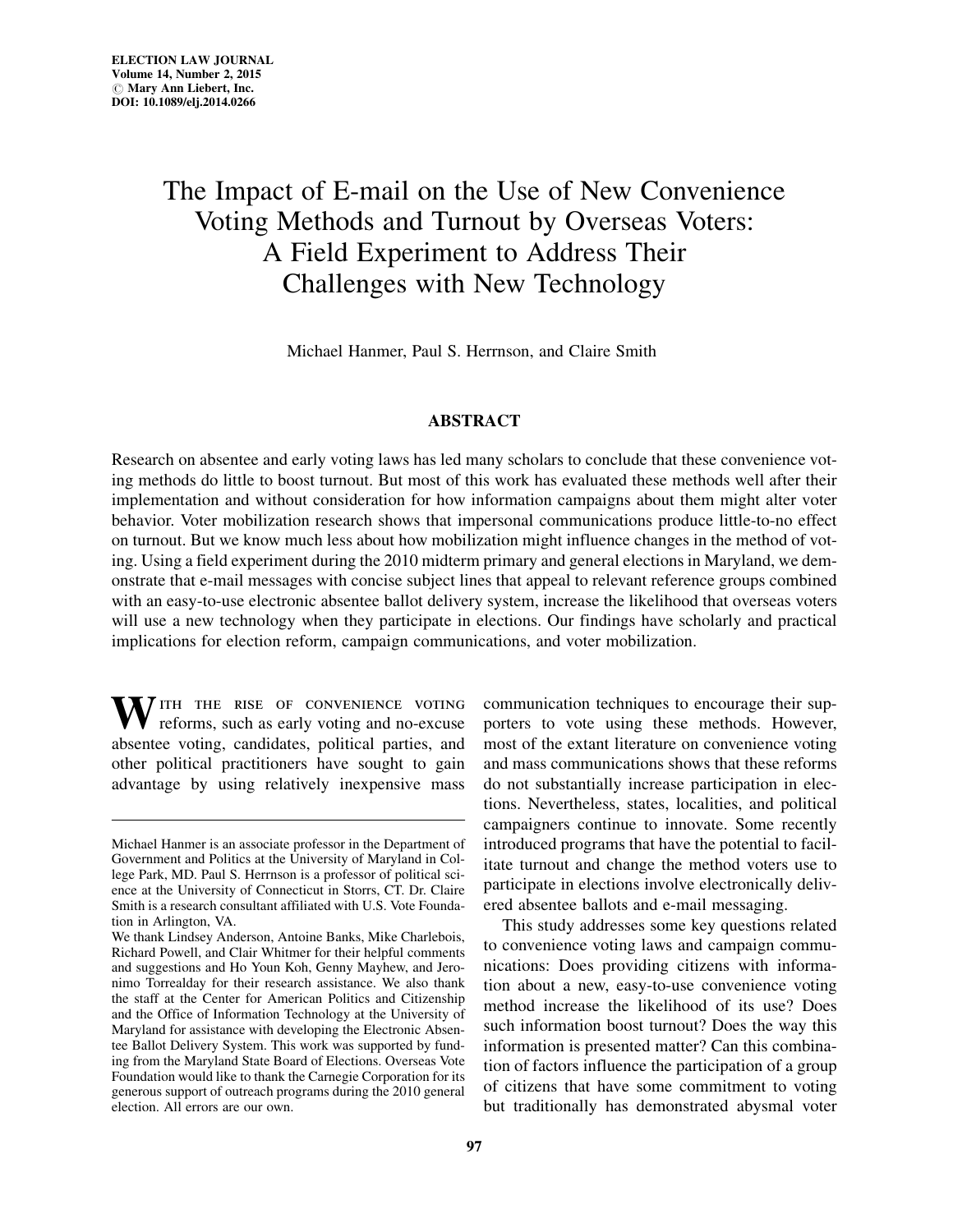turnout? We develop a set of hypotheses by drawing on the literatures on voter mobilization, political communications, election reform, marketing, and survey research. To test these hypotheses, during the 2010 midterm elections we implemented a unique field experiment (see e.g., Gosnell 1927; Gerber and Green 2000) in which we sent overseas and military voters [herein referred to as Uniformed and Overseas Citizens Absentee Voting Act (UOCAVA) voters] from Maryland e-mail messages that provided information about a new electronic absentee ballot delivery system (EABDS) that allows voters to obtain a blank absentee ballot anywhere they have access to the internet and a printer.<sup>1</sup> Across all states, UOCAVA voters account for 4 to 5 million voting eligible citizens (greater than 2% of voting eligible citizens). $^2$  This diverse and growing group includes military personnel and their families, government and private sector employees, retirees, and college students studying abroad. Moreover, 31 U.S. states have voting eligible populations smaller than 4 million. Of course, votes are still aggregated by state but over 760,000 overseas citizens are estimated to be part of the voting eligible population in the key battleground states of Florida, Ohio, and North Carolina, making these individuals quite relevant in this era of close elections.<sup>3</sup> In fact, Mitt Romney campaigned overseas for votes and contributions among this group in the 2012 presidential election.<sup>4</sup> In addition to the size, growth, and diversity of UOCAVA voters, they are interesting and important to study because they face a number of structural disadvantages relative to civilians residing in the U.S.

Our findings demonstrate that information conveyed in the subject line (or heading) and in the body of an e-mail increased the likelihood an individual used the new voting method. Although our results were suggestive, we did not find sufficiently strong evidence to conclude that a well worded e-mail message increased turnout. In addition to contributing to the study of voting behavior, voting technology, and election reform, our work has practical implications for voter mobilization efforts and survey research, especially with respect to e-mail, an area of research that is in its developmental stages.

## POLITICAL REFORM AND VOTER MOBILIZATION

The introduction of electronically delivered ballots, like most election reforms implemented over the last several decades, aims to make it easier to vote.<sup>5</sup> Although many scholars assume that lowering the costs of voting will increase turnout (e.g., Downs 1957), most of the literature shows that voter registration reforms (e.g., Wolfinger and Rosenstone 1980) and convenience voting methods, including early in-person voting and no-excuse absentee voting (Bergman and Yates 2011; Gronke et al. 2007, 2008; Cain, Donovan, and Tolbert 2008), do little to boost turnout (Berinsky 2005; Hanmer 2009). Moreover, convenience reforms tend to exacerbate the turnout gap between the resource rich and resource poor, because these reforms work mainly as substitutes to Election Day voting for those who were already likely to vote, rather than forces that mobilize the least engaged (Berinsky 2005; but see Stein and Vonnahme 2008; and Gerber, Huber, and Hill 2013).

Nevertheless, an important question that this literature has just recently begun to address is: How do communications informing citizens about the reforms increase their use or turnout more generally?<sup>6</sup> It seems obvious that for a voting reform to be effective voters must be informed about it. Several studies have examined the effect of mobilization efforts on encouraging registrants to switch their method of voting (Monroe and Sylvester 2011; Smith and Sylvester 2013; Mann and Mayhew forthcoming).<sup>7</sup> For example, both Monroe and

<sup>&</sup>lt;sup>1</sup>"UOCAVA voters" refers to those voters covered by the Uniformed and Overseas Citizens Absentee Voting Act of 1986, which encompasses military personnel and overseas Americans. <sup>2</sup>The estimate of overseas citizens eligible to vote is from McDonald (2012).

<sup>&</sup>lt;sup>3</sup>According to McDonald's (2012) latest estimates (for 2008) Florida had an overseas eligible population of 451,907, Ohio had 174,703, and North Carolina had 133,483.

<sup>&</sup>lt;sup>4</sup>See for example, Tom Curry, "Romney Foreign Trip Highlights Significance of Overseas U.S. Voters.'' NBC Politics. July 12, 2012, < http://nbcpolitics.nbcnews.com/\_news/2012/ 07/17/12794865-romney-foreign-trip-highlights-significance-ofoverseas-us-voters?lite >.

Although the trend is toward reforms that make voting easier, some reforms adding restrictions have passed in recent years, such as photo identification requirements.

<sup>&</sup>lt;sup>6</sup>Indeed, Stein and Vonnahme's (2011) extensive literature review identifies no studies of the effect of randomized mobilization efforts on usage of a convenience voting reform.

<sup>7</sup> Arceneaux, Kousser, and Mullin (2012) combine a field experiment and natural experiment to examine the effect of traditional mobilization efforts on turnout across contexts defined by the voting methods that election officials make available to registered voters, but their goals differ in several respects from these studies.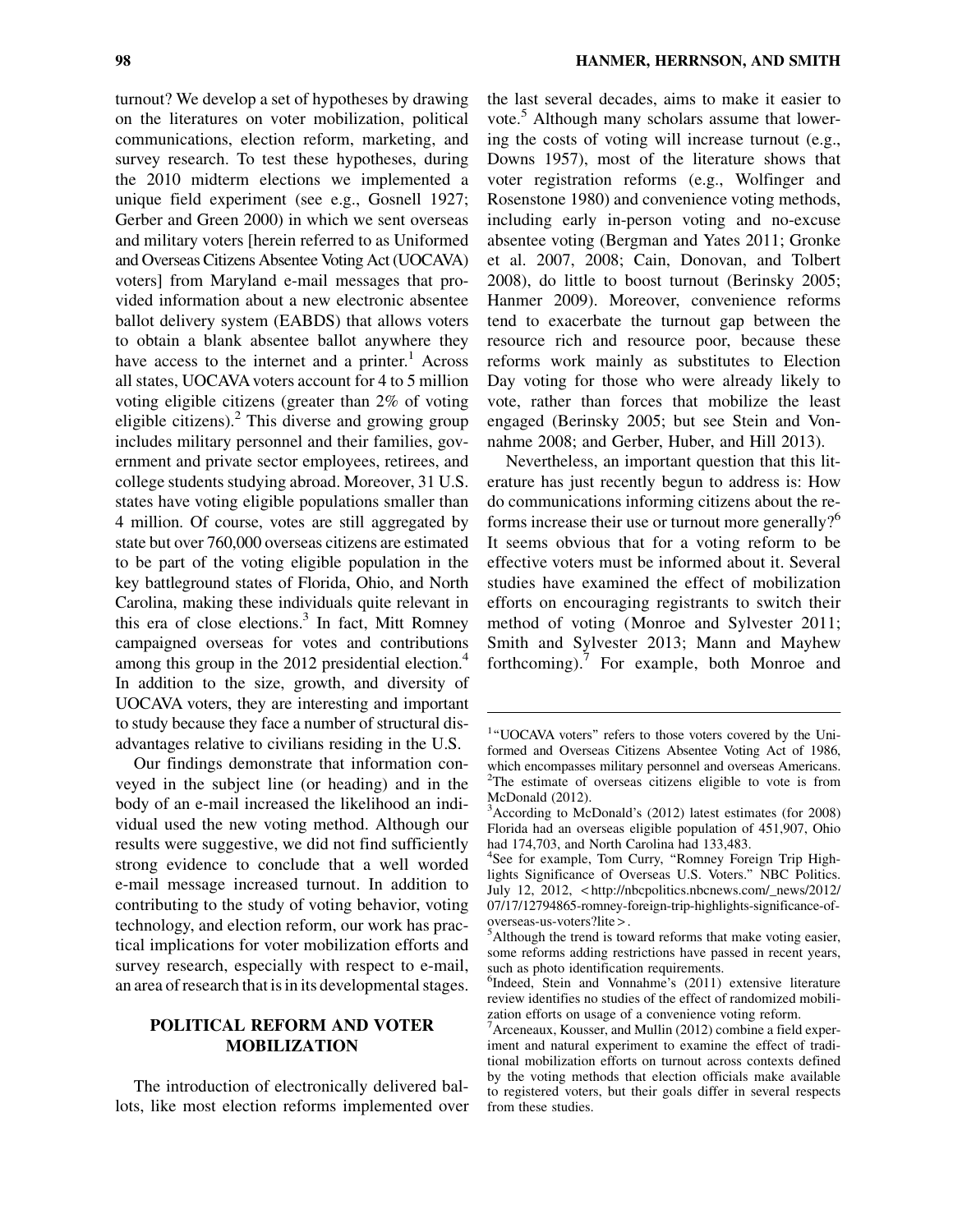Sylvester (2011) and Smith and Sylvester (2013) worked with election officials in San Joaquin County, California, to implement field experiments designed to persuade registered voters to convert to permanent vote-by-mail status. However, most studies suffer from a methodological issue that is difficult to overcome—they examine election reforms well after they have been in place and thus are unable to isolate the impact of information campaigns. Our experiment is among the first to assess the effects of an information campaign conducted in conjunction with the initial implementation of a new voting method (e.g., Mann and Mayhew, forthcoming). It also is unique in that it assesses the impact of impersonal e-mail communications on turnout and the method of voting.

Previous research on voter mobilization and political communications has demonstrated that personal approaches to voter mobilization, such as door-to-door canvassing or personal phone calls, are more effective than impersonal approaches, such as e-mail, because the former are based on a stronger social connection between the voter and the political process (Green and Gerber 2008; Nickerson 2007; Bennion and Nickerson 2011). But more recent research challenges the view that a personal connection is necessary for a voter mobilization effort to succeed. Dale and Strauss (2009) argue that ''a perceived net benefit of voting and a noticeable reminder are sufficient conditions for successful voter mobilization'' (emphasis in original, 790–791). Their finding that impersonal text messages can boost voter turnout suggests that, under certain conditions, e-mail communications might also be effective in altering political behavior. Moreover, Malhotra, Michelson, and Valenzuela (2012) find that e-mail from an official source (a county registrar) increased turnout by about half a percentage point. Together, these studies suggest that the null results from previous research on e-mail (e.g., Nickerson 2007) might be driven by the subpopulations under study and features of the messages themselves. Additionally, Vissers et al. (2012) show that online, but not offline, mobilization messages have a positive effect on online behavior, suggesting a link between the method of contact and method of activity. We contend that individuals who have opted in to an e-mail list maintained by an election administrator, political party, or other group that provides information about voting or assistance with voting, by virtue of their actions, demonstrate they perceive benefits to participating in elections. We expect these individuals to be receptive to e-mail messages that encourage voting and the use of a particular voting method that involves online behavior—provided the messages are able to capture their attention.

Our review of the literature across a variety of fields, prior to designing our messages, turned up very little evidence on the effect of e-mail solicitations. We had hoped to leverage research on survey response rates from e-mail solicitations when designing our subject lines, but we discovered there is a dearth of literature on the topic. However, the limited literatures on survey methodology and marketing inform our expectations regarding the design of an effective e-mail mobilization campaign. These literatures have obvious differences from the subject we study, but there are important similarities, including the significance of message source and the information conveyed in the subject line and the body of an e-mail. With respect to the source, government sources bring about the highest response rates to surveys (Heberlein and Baumgartner 1978); Malhotra, Michelson, and Valenzuela's (2012) results are consistent with our expectations for voter mobilization. With regards to subject line, Chittenden and Rettie (2003) show there is a positive relationship between the appeal of the subject heading and the desired behavior, such as retention on the e-mail list. Donahue (2009) and Stallings (2009) demonstrate that shorter subject lines are associated with a more positive response than long ones, which is of little surprise given that some e-mail systems limit the number of characters that are visible. Porter and Whitcomb (2005) found that a blank subject line led to greater participation on a survey than one indicating the message was from a university. They speculate that curiosity drives this behavior.

The above literatures inform our expectations that the clear, concise presentation of a message that 1) is sent to an audience that has some commitment to performing an action, 2) reminds the recipients of their attachments to their home state and reference group, and 3) suggests, without providing details, a method to lower the costs of that action (so as to attract the recipient's attention and curiosity) should be effective in promoting that action. These insights provide the foundation for three hypotheses regarding the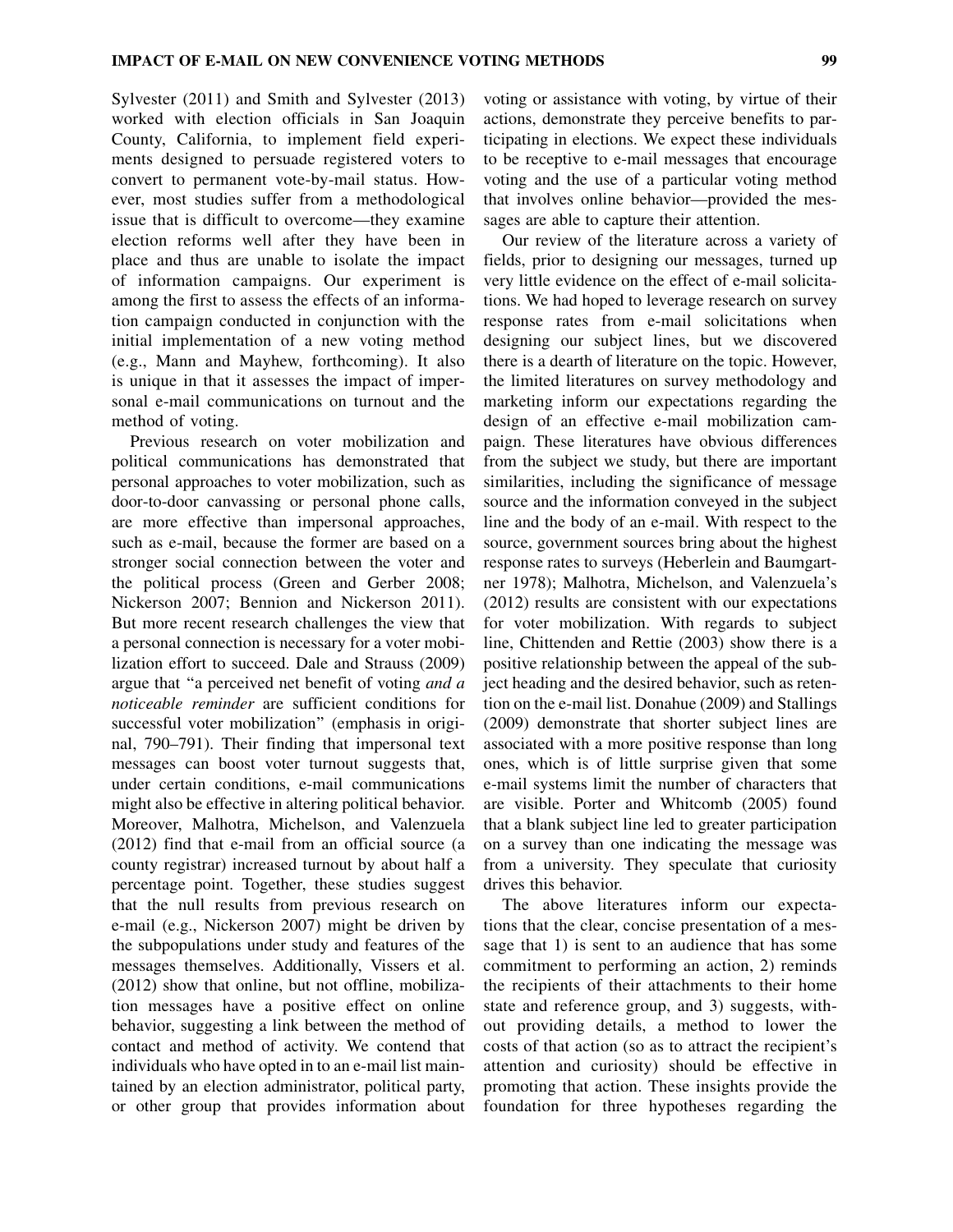impact of information campaigns about new voting methods.<sup>8</sup>

H1: A clear, concise subject heading announcing a state has initiated a method that reduces the costs of voting (without providing details) will increase the probability that the e-mail will be opened. We believe that this message will prime recipients to think about their connections to their state and to voters who share their circumstances, pique the interest of individuals who have a commitment to voting, and encourage them to open the e-mail to learn more.

H2: A clear, concise subject heading and message that primes recipients to think about their connections to their state and voters who share their circumstances and introduce a new method that will reduce the costs of voting, will increase the probability that an individual will vote. We expect this e-mail will encourage voting by members of a receptive audience.

H3: A clear, concise subject heading and message that primes recipients to think about their connections to their state and voters who share their circumstances and introduces a new method that will reduce the costs of voting will increase the probability that an individual will use that voting method. Our expectation here is that in addition to the potential mobilization effects anticipated in H2, e-mail will encourage a substitution effect among individuals who previously voted using ballots delivered by mail.

#### STUDY DESIGN AND DATA

Our field experiment involved testing the efficacy of different messages about a new electronic absentee ballot delivery system that were sent prior to the system's first implementation in 2010. Maryland created its system in response to the Military and Overseas Voter Empowerment (MOVE) Act, which Congress introduced to reduce the time it takes for an overseas voter to receive a ballot, a major hindrance to participation (see Hall and Smith 2011; Cain, MacDonald, and Murakami  $2008$ ). $9$  The diversity and size of the population of UOCAVA citizens has created a significant challenge for modern democracies—effective transmission of the ballot to this group. The Act addressed time considerations on the front-end of the voting process by mandating that states offer an electronic alternative to the traditional posted mail ballot.<sup>10</sup> The more rapid delivery of the ballot to where the voter is, rather than a fixed physical address, might well make the difference between the ballot being returned on time or not.

The characteristics of Maryland's population, politics, and its new ballot delivery system make it an appropriate case for testing the impact of an information campaign on citizens' propensities to use an electronic absentee ballot delivery system.<sup>11</sup> Available for use during the 2010 election cycle, Maryland's EABDS provides voters with the same ballot, instructions, and oath that are distributed with a traditional mail absentee ballot and instructions to print an envelope similar to the one that accompanies these ballots. To arrange for a ballot to be delivered via EABDS, voters may simply check the appropriate box on their absentee ballot request form (available from the state's and counties' boards of elections and online) and provide their e-mail address. Individuals could request to receive their absentee ballot for the primary election, general election, or both. Those who opt to use EABDS receive an e-mail notifying them when their ballot is ready and instructions on how to download it from a secure website. Once they download and print the ballot, voters fill it in and return it, as they would a paper absentee ballot. During the 2010 general election, electronic ballots represented 37% of the total issued to UOCAVA voters. The return rate of these ballots was 28.6%, compared

<sup>&</sup>lt;sup>8</sup>We present our hypotheses generally here and link them to our treatments below, when we discuss the research design in more detail.

<sup>&</sup>lt;sup>9</sup>The Pew Center on the States found that prior to the Military and Overseas Voter Empowerment (MOVE) Act, obtaining and casting a ballot by military personnel overseas took between two weeks to two-and-a-half months to complete (PEW 2009, 40).

<sup>&</sup>lt;sup>10</sup>The MOVE Act also sought to increase the time voters have by requiring that ballots be sent 45 days before Election Day. <sup>11</sup>Maryland has a mid-sized population, a professional state government, and fairly competitive elections. Its population closely resembles that of other states on the East Coast, and is somewhat more racially diverse, more educated, and more affluent than the national average. The state's politics have been historically dominated by one party (the Democrats), but reasonable two-party competition is evident, as Republicans have recently run competitive races for governor and occupied the governor's mansion. In 2010 the main contest on the ballot was for governor. The race was a rematch that pitted incumbent Democrat Martin O'Malley against former Republican Governor Bob Ehrlich, whom O'Malley defeated in the 2006 contest. O'Malley won in 2010 with 56% of the vote. Fifty-four percent of registered voters cast ballots in Maryland; this was about 3.5 percentage points lower than turnout in the 2006 gubernatorial contest.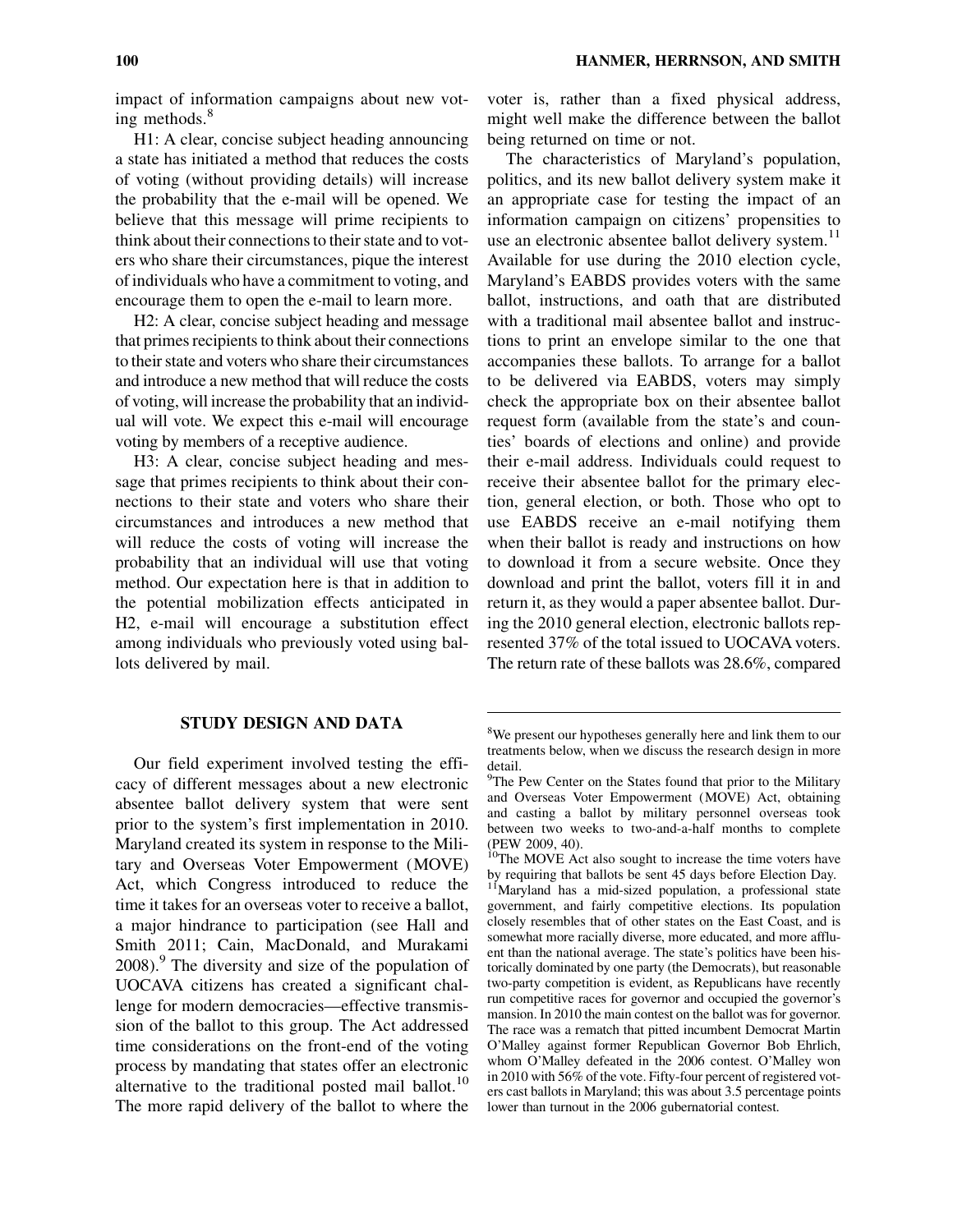to only 23.5% for ballots delivered by mail (difference is statistically significant at  $p < 0.001$ ).

We contacted Maryland UOCAVA voters using an e-mail list compiled by the Overseas Vote Foundation (OVF), a nonprofit, nonpartisan organization whose mission is to "facilitate and increase participation of American overseas voters and military voters and their dependents in federal elections by providing public access to innovative voter registration tools and services.''<sup>12</sup> UOCAVA voters are a reasonable test group for this experiment because e-mail and the Internet connect them to personal networks, events, and politics in the United States. OVF represents a trusted source of information among UOCAVA voters and its list contains only e-mail addresses that were voluntarily provided by its members. This is important for two reasons. First, we do not expect the e-mail recipients to ignore or delete the e-mail due to fear that it might contain harmful information. Second, we know that those who receive an e-mail have at least some interest in voting. These considerations led us to expect that our target population would be responsive to a well-crafted message. Although our study involved only UOCAVA voters, other voters who possess similar traits and needs are likely to respond to e-mail messages about voting. These include salespersons, students, and other voters who frequently travel or move or rely heavily on online services for information and communications. They also include seniors, the disabled, and other citizens who face obstacles in getting to a polling place and wish to vote in private and at their convenience rather than when mailed absentee ballots are distributed by care providers at an assisted living facility, who may offer to provide voting assistance.<sup>13</sup>

We randomly assigned the roughly 1,400 registered Maryland voters on OVF's e-mail list to one of four groups. For the first group we did not provide any direct information about the new system (control). For the other three groups we sent e-mail messages containing detailed information about the new system. All of the messages we sent to these three groups contained a link to the absentee ballot request form. By virtue of our experimental design, we reduced threats to internal validity present in observational studies, particularly those caused by confounding factors or historical events, giving us confidence that any effects are the result of the treatments rather than other factors (e.g., Shadish, Cook, and Campbell 2002). As expected, a randomization check indicates that the assignment to treatment was not a function of age, sex, or previous voting history (LR test:  $\chi^2$  = 6.83 (9 d.f.)  $p = .66$ ). As we show in Supplementary Appendix Table A1 (supplementary materials are available online at < http://www.liebertpub.com/  $el$  $\mathbf{i}$  >), there was good balance across conditions with respect to the subjects' background characteristics. Moreover, our results hold even when controlling for these characteristics (see Supplementary Appendix Figures A1 and A2).

We varied two important features of our e-mail communications: the subject heading and the content in the body of the message. (Our sample was too small to enable us to individually test each of the components that might make an e-mail message noticeable). The first group in our experimental design received the control message (see Appendix A1 for the full text of the messages sent). This e-mail was the standard voter alert e-mail that OVF sent during the 2010 election. The subject heading for the e-mail sent to Maryland voters was: ''Overseas Vote Foundation: Maryland Voter Alert.''<sup>14</sup> The body of the e-mail did not highlight or draw attention to Maryland's new voting method. Some

 $12$ Since 2006, Overseas Vote Foundation (OVF) has maintained a mailing list and e-mailed messages to inform voters of important changes in voting laws and the organization's activities on their behalf ( < www.overseasvotefoundation.org > ). In 2010, OVF sent a series of targeted ''voter alert'' e-mails directly to the more than 100,000 overseas and military voters that comprise its membership. These e-mail messages were tailored to the voter's state and contained important information regarding deadlines and voting options. In 2010, OVF sent eleven informational e-mails that were not part of our treatments to its Maryland members, nine of which were also sent to the full membership across all states. Since our messages were randomly assigned and all OVF members received the other contacts (i.e., receipt of other e-mails was not tied to our random assignment process) these other messages do not pose threats to our ability to draw conclusions comparing our conditions to one another.

<sup>&</sup>lt;sup>13</sup>Tests on these groups are beyond the scope of this project and we hope that future research will examine this empirically. We recognize that some of the features of our sample limit the extent to which the results will generalize; however, UOCAVA voters are an important group. Federal and state governments have passed significant legislation and committed substantial resources to address their situation, media reports about members of the armed forces (and others) facing obstacles to voting are rich with symbolism, and candidates have recognized this group to be an important source of votes.

<sup>&</sup>lt;sup>14</sup>The subject heading for e-mail alerts sent to other voters substituted the name of their state for Maryland, but no experiments were conducted around the messages for individuals from other states.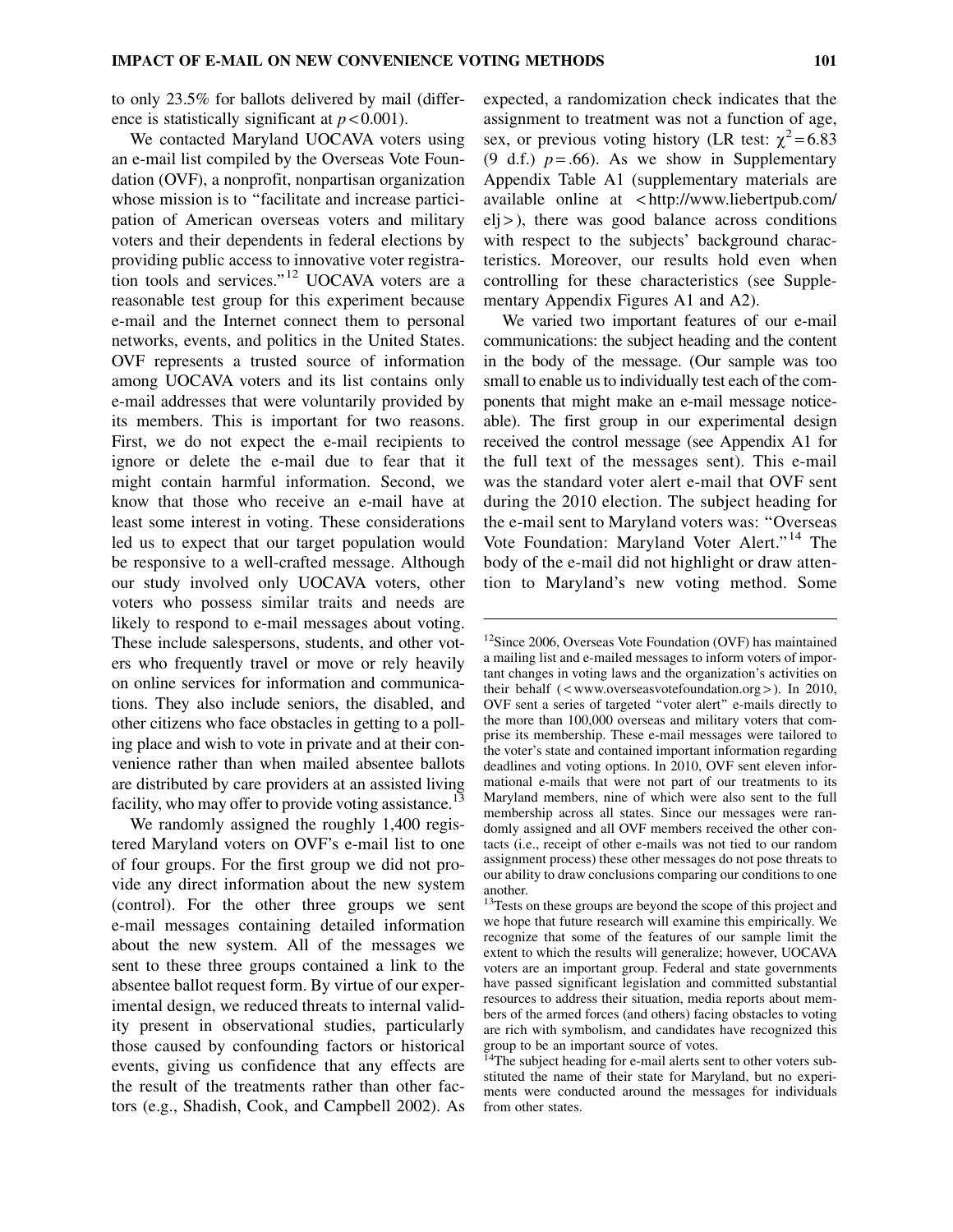information was mentioned, but it was located at the end of the message and presented indirectly, as a part of instructions for those who might opt for the downloadable blank ballot. Although we had complete control over the messages, we were unable to assign a more traditional control group that would have received no information. Doing so would have been inconsistent with OVF's mission of contacting all of its list members with information about upcoming elections. This is an issue that is common when working with citizen groups. When faced with accepting this feature or not studying this important group we concluded that the benefits outweighed the costs. First, through an extensive search we concluded that OVF represented the best source of contact information for UOCAVA voters that would be available to researchers. Additionally, it is typical for groups to send a variety of communications to their members. These messages often focus on candidates or issues and place less emphasis on the method of obtaining and casting a ballot. It is also important to note that from a methodological perspective, the structure of the control message makes it more difficult for us to find effects to support our hypotheses. That is, because everyone was informed via e-mail from the same source about the election and the new policy in some way, our results for the effect of the treatments on turnout and the use of the electronically delivered blank ballots represent conservative estimates.

To the second group, we also sent the standard subject heading that fully referenced OVF, and as with the control message, made no mention of the EABDS (''Overseas Vote Foundation: Maryland Voter Alert''). But unlike the control message, it included a ''policy alert'' near the top of the body of the e-mail that contained just the facts about the new voting method without any appeal to UOCAVA voters regarding the state's efforts to address their particular interests. The rest of the e-mail message was identical to the control message. We expect that the open rate and turnout rate for this e-mail will not differ from the control but that usage of the new system will be higher.

The third group received an e-mail highlighting two pieces of information: the e-mail's source and Maryland's new policy. The body of the e-mail contained the same information that was sent to the control group, plus a short policy alert located near the top of the message highlighting that EABDS represented an effort to assist UOCAVA voters. These features suggest this treatment has the potential to increase turnout and EABDS usage—that is, if the voter actually read the e-mail. As was the case with the e-mails sent to the first two groups, the subject for this e-mail might not possess all of the attributes necessary to gain the recipients' attention. The subject line was: ''Overseas Vote Foundation: Maryland's New Policy Reaches Out to Overseas Voters.'' Many e-mail systems would truncate the line so only the sender's name (Overseas Vote Foundation) would appear. If the entire subject line did appear, recipients might not read beyond the information it led with (the sender's name), resulting in the subject line doing little to encourage a voter to read the policy information that appeared later. In both of these cases, and as stated in H1, the subject of message 3 is less than ideal for getting the recipient to open the e-mail, rendering the e-mail less than ideal for increasing EABDS usage and boosting turnout.

For the fourth group, the body of the e-mail was identical to the one sent to those randomly assigned to group 3. However, the subject heading was varied to be more concise, focusing solely on Maryland's new voting policy, and excluding any mention of OVF. It read: ''Maryland's New Policy Reaches Out to Overseas Voters.'' By leading with the name of the state, the e-mail's subject heading should boost the message's credibility; some voters might even have thought the message came from an official state source. Mentioning the recipient's reference group should provoke interest. The lack of superfluous information should focus the voter's attention on the essential components of the subject. In accordance with H1, we anticipate that this subject heading will have the biggest impact on getting individuals to open and read the e-mail. We also expect this message to be the most likely to be effective in boosting voter turnout (H2) and promoting EABDS usage (H3).

We sent each group member their respective e-mail message on the same date, August 30, 2010. The e-mails were sent using the VerticalResponse mailing system. This system allowed us to control which e-mail message the individual received and to track bounces and whether it was opened.<sup>15</sup>

 $15$  Just under 99% of the e-mails got through to the recipients; only 15 e-mails came back as undeliverable. With such a high contact rate we report all results as intent-to-treat effects. Of course, as in other studies on e-mail or mail campaigns we have no information regarding which respondents read the messages, but given our randomized design comparisons across conditions remain valid.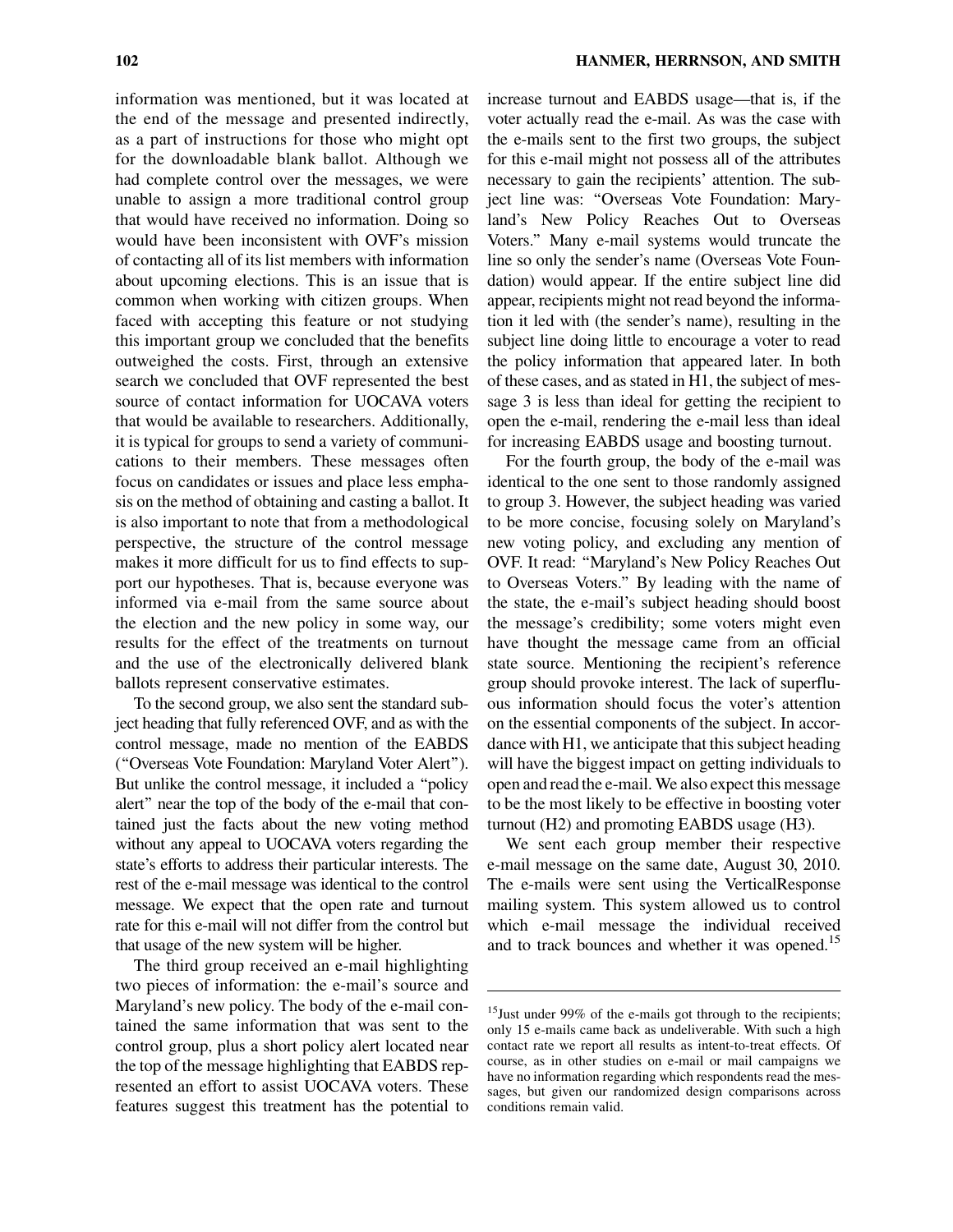#### IMPACT OF E-MAIL ON NEW CONVENIENCE VOTING METHODS 103

| Group                | Subject line                                                                               | Open rate | p-Value (two-tailed)<br>on difference with the control |
|----------------------|--------------------------------------------------------------------------------------------|-----------|--------------------------------------------------------|
| Group 1<br>(Control) | Subject: Overseas Vote Foundation:<br>Maryland Voter Alert                                 | 21.0%     | na                                                     |
| Group 2              | Subject: Overseas Vote Foundation:<br>Maryland Voter Alert                                 | $18.7\%$  | 0.503                                                  |
| Group 3              | Subject: Overseas Vote Foundation:<br>Maryland's New Policy Reaches Out to Overseas Voters | 21.0%     | 1.000                                                  |
| Group 4              | Subject: Maryland's New Policy<br>Reaches Out to Overseas Voters                           | 27.2%     | 0.069                                                  |

Table 1. Percentage of Overseas Vote Foundation List Members Opening the E-mail by Subject Line

*Notes:* The N for each group follows: Group  $1 = 296$ ; Group  $2 = 305$ ; Group  $3 = 296$ ; Group  $4 = 287$ . The open rate for Group 4 is also statistically different from Group 2 and Group 3 ( $p = 0.013$  for comparison with Group 2 and  $p = 0.069$  for comparison with Group 3, two-tailed tests).

The Maryland State Board of Elections provided additional data that recorded whether an individual voted in the 2010 primary or the 2010 general election and the voting method used.<sup>16</sup>

#### **RESULTS**

We begin our analysis by examining the effect of the messages on the most immediate behavior of opening the e-mail (see Table 1). We note that this measure does not fully capture all those who read the message. For example, some e-mail systems allow users to preview the message in a panel without opening the e-mail, something our measure does not capture. Additionally, some might have their messages forwarded to another account, which we would also miss. That said, as we expected, the open rate for group 4, the only group sent a message with a subject line that focused solely on Maryland's new voting policy, was the highest (27.2%). The open rates for the other groups were considerably lower. In addition to being at least 6 percentage points higher, the open rate for group 4 was statistically different from each of the other groups  $(p=0.069$  for comparison with group 1,  $p=0.013$ for comparison with group 2, and  $p = 0.069$  for comparison with group 3, two-tailed tests). Although we were unable to replicate our experiment elsewhere, evidence from e-mails to voters from other states (which had the subject ''Overseas Vote Foundation [state] Voter Alert''), suggests that recipients were more responsive to the subject headings that identified specific policies. The open rate for Maryland was about average in comparison to virtually identical e-mails sent to voters in other states. However, the open rate for message 4 was the second highest, only surpassed by the message sent to OVF members in Minnesota, a state that ranks among the highest in turnout and has a history of extensive outreach to UOCAVA voters (OVF 2009).

Turnout and usage of the blank ballot delivered over the Internet are the most relevant measures of political behavior in this experiment. Overall, 8.4% of the sample voted in the 2010 primary and 20.3% turned out for the general election. Table 2 presents the turnout rates in the 2010 primary and general elections. In the primary election, none of the new messages significantly boosted turnout over the level achieved among those who received the standard OVF message. In the general election, as expected message 4 is associated with the highest degree of turnout. Turnout among message 4 recipients is 3.4 percentage points higher than the turnout rate for those in the control group, an increase of 16%. Although the effect is not statistically

<sup>&</sup>lt;sup>16</sup>We would have preferred to match the OVF list with the voter file prior to sending the treatments, but were not able to do so. When we performed the match, we could not match 179 of the list members to the Maryland voter file. Some individuals may have changed their voting addresses but not informed OVF; some may have been interested in acquiring information about the voting process but decided not to register to vote; some might have incorrectly selected MD as their state of residence when signing up on the OVF website; and it is possible that a few signed up for voter alerts so they could pass information to family members who are overseas and military voters. Since our universe consists of OVF members who are registrants in Maryland, we excluded these cases from our analysis. As expected, a multinomial logit model indicates that finding a match is not a statistically significant predictor of treatment assignment (LR test:  $\chi^2$  = 4.32 (3 d.f.) p = .23). Moreover, treating the cases we could not match to the voter file as nonvoters does not alter the substantive conclusions. After dropping the unmatched cases the number of cases in each condition was as follows: Group  $1 = 296$ ; Group  $2 = 305$ ; Group  $3 = 296$ ; Group  $4 = 287$ .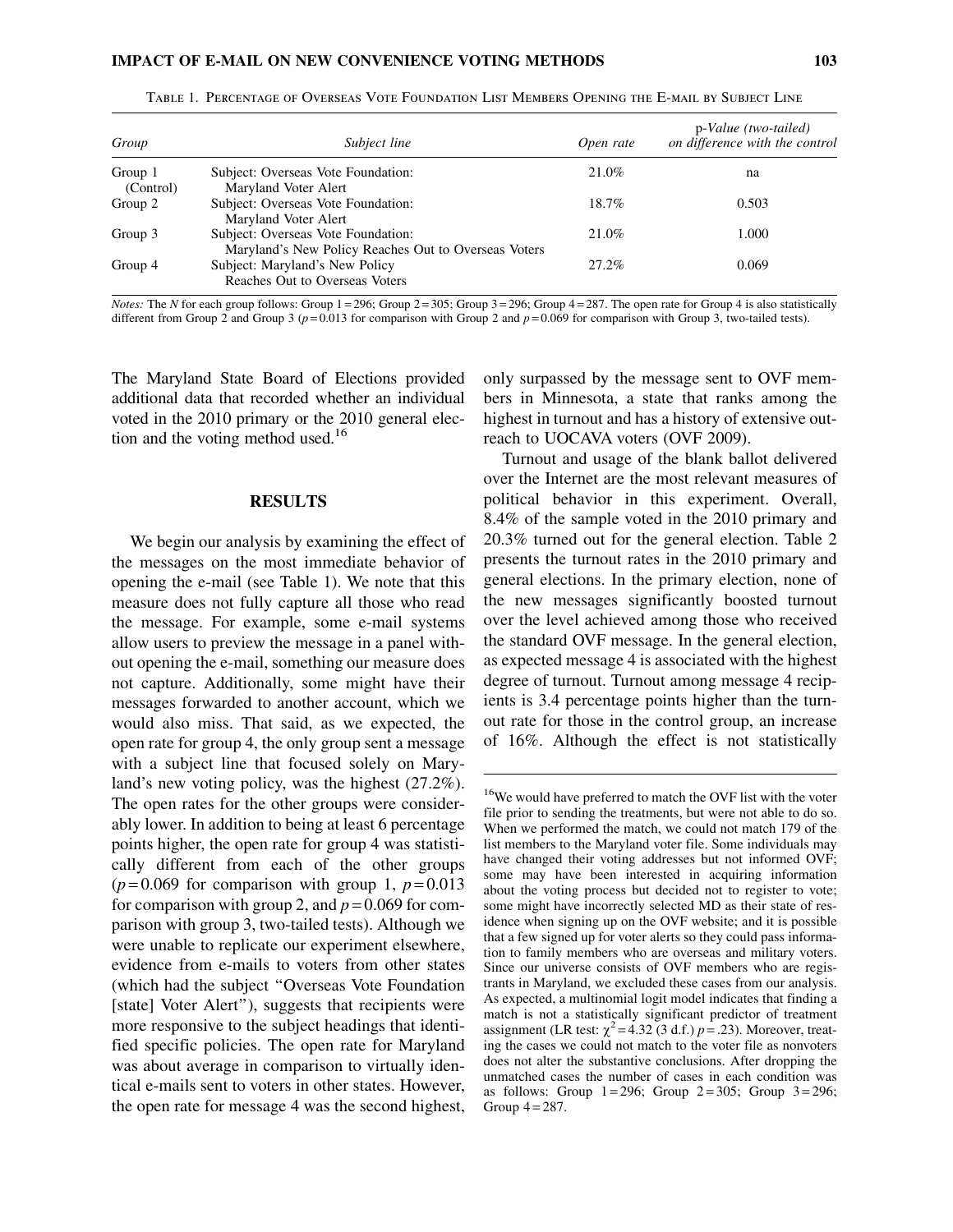| Group                | <i>Messages</i>                                                                                                                                  | 2010 Primary Election |                                                           | 2010 General Election |                                                           |
|----------------------|--------------------------------------------------------------------------------------------------------------------------------------------------|-----------------------|-----------------------------------------------------------|-----------------------|-----------------------------------------------------------|
|                      |                                                                                                                                                  | Turnout<br>Rate       | p-Value (two-tailed)<br>on difference<br>with the control | Turnout<br>Rate       | p-Value (two-tailed)<br>on difference<br>with the control |
| Group 1<br>(control) | Subject: Overseas Vote Foundation:<br>Maryland Voter Alert<br>Policy Note: None                                                                  | $8.5\%$               | na                                                        | 20.9%                 | na                                                        |
| Group 2              | Subject: Overseas Vote Foundation:<br>Maryland Voter Alert<br>Policy Note: Facts only                                                            | $6.9\%$               | 0.474                                                     | $17.0\%$              | 0.235                                                     |
| Group 3              | Subject: Overseas Vote Foundation: Maryland's<br>New Policy Reaches Out to Overseas Voters<br>Policy Note: Policy reaches out to overseas voters | $8.2\%$               | 0.881                                                     | $19.0\%$              | 0.553                                                     |
| Group 4              | Subject: Maryland's New Policy Reaches<br>Out to Overseas Voters<br>Policy Note: Policy reaches out to overseas voters                           | 9.8%                  | 0.575                                                     | 24.4%                 | 0.301                                                     |

Table 2. Turnout Rate in the 2010 Primary and General Elections by Message

significant, in the context of other mobilization experiments this is a substantively significant increase. It is well above the null effect Nickerson (2007) finds for e-mail on a college student sample, larger than the 0.5 to 0.7 point effect Malhotra et al. (2012) find in San Mateo County, California, larger than the typical effect of direct mail (Green and Gerber 2008), and similar to effects from volunteer phone calls and text messages (Dale and Strauss 2009). This result is especially important since our test was quite conservative because even those who received the control message were informed about the election. Moreover, our treatments were subtle and did not contain explicit social pressure (Gerber, Green, and Larimer 2008) or expressions of gratitude (Panagopoulos 2011) that have been shown to be effective in direct mail campaigns. It is noteworthy that the effects of the other messages were in the wrong direction and not statistically significant at conventional levels.<sup>17</sup>

Table 3 presents the percentage of OVF members registered in Maryland, across conditions, who used an absentee ballot that they received via the state's EABDS. Consistent with H3, the usage rate of Maryland's new voting system was substantively and statistically larger in both elections for those who received e-mail message 4 than those in the control group.

In the primary election, e-mail message 4 led to a usage boost of 2.5 percentage points. Given the low level of overall usage in the control condition (1%), this is a substantively meaningful increase. The usage rate for those who received this message is three and a half times larger than the rate of usage among those who received the control message. Messages 2 and 3 led to small increases in usage beyond the rate of usage among those in the control group, but these differences were not statistically significant. We also ran models in which we control for age, gender, and previous voting history (see Supplementary Appendix Figures A1 and A2). After running a probit model and using the observed value approach as recommended by Hanmer and Kalkan (2013), we estimate that message 4 increased the probability of using the EABDS by 2.6 percentage points (statistically significant at  $p < 0.05$ , two-tailed).<sup>18</sup> In sum, whether we include controls or not, message 4 had a substantively and statistically significant effect on EABDS usage.

Message 4 also had a substantively large effect on the likelihood of voters using the EABDS in

<sup>&</sup>lt;sup>17</sup>Given our experimental design, unless otherwise stated our results are simply presented as means. We also examined the treatment effects for turnout and usage after controlling for age, gender, and previous voting history, but doing so did not change the overall conclusions. Consistent with other e-mail mobilization studies (see e.g., Nickerson 2007) and concerns with our measure for opening the message (mentioned earlier), we do not define the contact rate in relation to this measure.

<sup>18</sup>Hanmer and Kalkan (2013) argue that researchers should set all of the variables not being manipulated to their observed values in order to provide the most complete test of one's theory, to use the data most efficiently, and to avoid rare or nonexistent counterfactuals. Here, we set age, gender, and previous voting history to their observed values and compared the probability of using the electronic absentee ballot delivery system (EABDS) under treatment 4 to the probability under the control. We determined statistical significance by calculating confidence intervals around the predicted effects using the process of statistical simulation (see Herron 1999).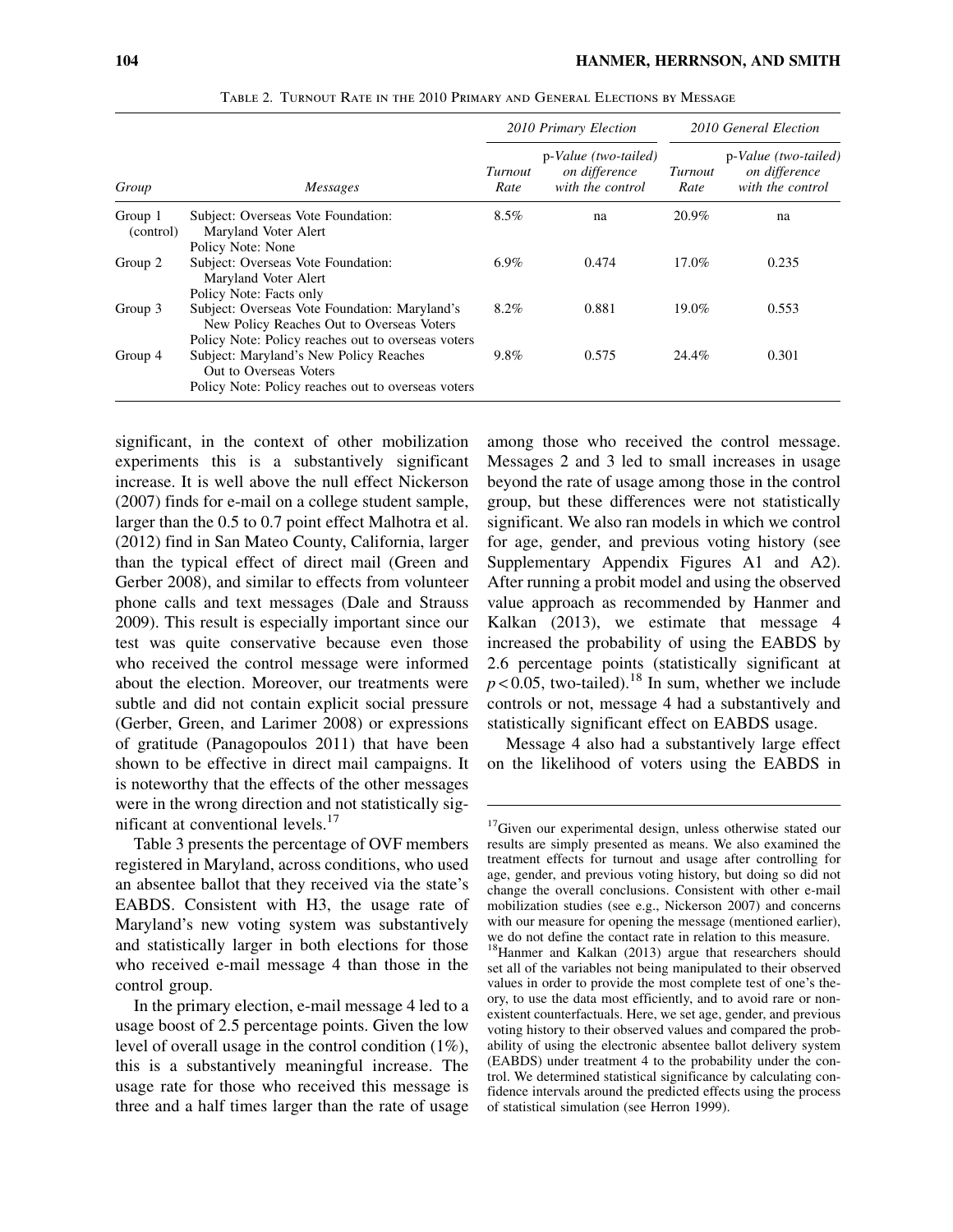| Group                | <i>Messages</i>                                                                                                                                                              | 2010 Primary Election |                                                           | 2010 General Election |                                                           |
|----------------------|------------------------------------------------------------------------------------------------------------------------------------------------------------------------------|-----------------------|-----------------------------------------------------------|-----------------------|-----------------------------------------------------------|
|                      |                                                                                                                                                                              | Usage<br>Rate         | p-Value (two-tailed)<br>on difference<br>with the control | Usage<br>Rate         | p-Value (two-tailed)<br>on difference<br>with the control |
| Group 1<br>(control) | Subject: Overseas Vote Foundation:<br>Maryland Voter Alert<br>Policy Note: None                                                                                              | $1.0\%$               | na                                                        | 5.7%                  | na                                                        |
| Group 2              | Subject: Overseas Vote Foundation:<br>Maryland Voter Alert<br>Policy Note: Facts only                                                                                        | $2.3\%$               | 0.297                                                     | $4.6\%$               | 0.566                                                     |
| Group 3              | Subject: Overseas Vote Foundation:<br>Maryland's New Policy Reaches<br>Out to Overseas Voters                                                                                | 2.4%                  | 0.270                                                     | 5.1%                  | 0.745                                                     |
| Group 4              | Policy Note: Policy reaches out to overseas voters<br>Subject: Maryland's New Policy Reaches<br>Out to Overseas Voters<br>Policy Note: Policy reaches out to overseas voters | $3.5\%$               | 0.046                                                     | $10.8\%$              | 0.013                                                     |

Table 3. Percentage Voting with Ballots Delivered via the Internet, 2010 Primary and General Elections, by Message

Note: Group 4 in the general election is also statistically different from Group 2 and Group 3.  $(p<0.01$ , two-tailed).

the general election. Almost 11% of those who received the message used the new technology to vote, compared to roughly 6% of those in the control group. In other words, message 4 boosted EABDS usage by 88%. Neither message 2 nor 3 were associated with an increase in usage of the new system over the control message. Not only did message 4 lead to substantively significant increases in EABDS usage over the control message and the other two messages, these increases were also statistically significant  $(p=0.013$  for comparison with group 1,  $p = 0.002$  for comparison with group 2, and  $p = 0.005$  for comparison with group 3, all two- tailed tests). The overall conclusions hold up when we run the probit model controlling for age, gender, and voting history; using the observed value approach (Hanmer and Kalkan 2013) we estimate that message 4 increased the probability of EABDS usage in the general election by 4.1 percentage points  $(p < 0.074$ , two-tailed).

#### **CONCLUSION**

Our findings demonstrate that the combination of a new voting method and an effective e-mail communication can influence political behavior. This is an important consideration for understanding election reform. The findings also provide insight into how e-mail campaigns, which are impersonal but also inexpensive, can influence the method of voting.

Our study underscores that citizens must become aware of a new voting method if it is to provide a viable alternative to more traditional voting options. The results indicate that a well-crafted e-mail communication can result in substantial numbers using the voting system and suggests potential for increasing turnout.<sup>19</sup> More specifically, they show that the content of an e-mail subject line can be a critical conditioning factor. The subject line that led with the name of the state and was followed by its new policy for overseas voters had the greatest impact, suggesting the effectiveness of a communication from an official entity that primes voters' connections to their home state and a relevant reference group. Our results also demonstrate the importance

<sup>&</sup>lt;sup>19</sup>The message that we anticipated would have the greatest impact (short subject line, referenced the state, and addressed relevant groups) was associated with a substantively large effect on turnout, but the estimate did not achieve statistical significance. Given our relatively small sample size and use of subtle messages we believe there is good reason for scholars to conduct additional research on the potential of e-mail messages to boost turnout. Note that Nickerson (2009, 149) calls for researchers to use larger samples for tests of e-mail but concludes his results ''should not be taken to imply that e-mail is ineffective as a campaign tool.'' We agree on both points and note that our sample was small by necessity; if there existed a larger sample of overseas citizens who were able to use a new voting system for the first time and could have been matched to a voter file we would have leveraged it. But we had an appropriate sample of overseas citizens and certainly enough to draw more solid conclusions about usage of the new voting method.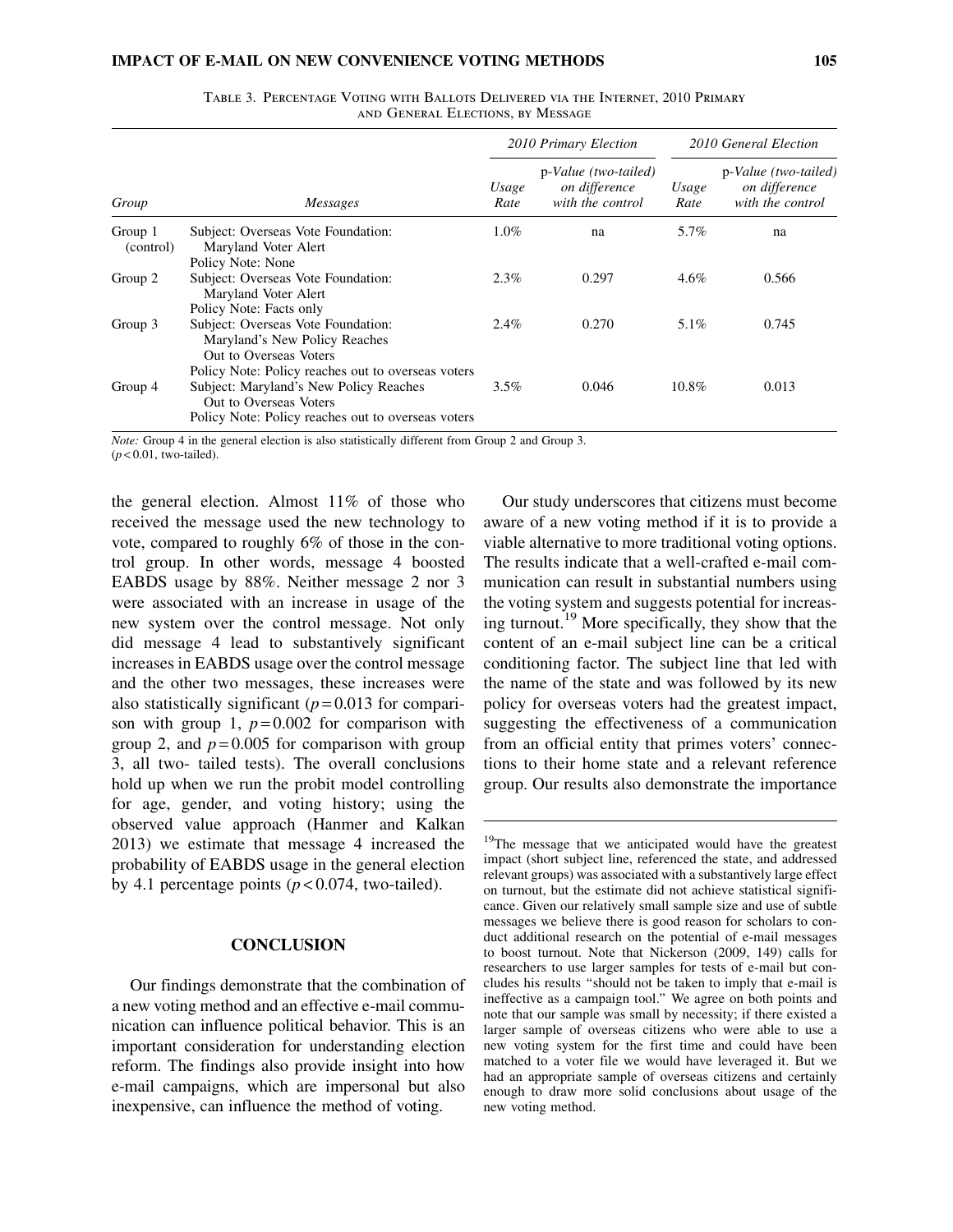of how e-mail systems display information, particularly lengthy subject lines. $^{20}$ 

These findings have important implications for scholars, political practitioners, reform advocates, and others concerned with voter mobilization. They suggest that compiling the e-mail addresses of targeted voting populations is a worthwhile investment for those who run or have a stake in elections. Combined with the findings of recent research on text messages, they confirm that e-mail and perhaps other social media can be effective when used in well-targeted voter mobilization campaigns. Given the greater efficiencies and reduced costs associated with internet-based ballot delivery systems, states that currently use them should consider publicizing them better. Moreover, election officials should collect e-mail addresses as part of their voter registration maintenance activities so that this and other changes in election administration can be communicated directly to registrants. For states that do not provide all absentee voters with an online ballot retrieval option, we recommend they contemplate making it available. This type of system would probably have particular appeal to younger voters, who make greater use of e-mail than traditional mail. It also might appeal to senior citizens or voters with disabilities because it enables them to vote with an absentee ballot in private and at their convenience rather than when absentee ballots arrive at an assisted care facility en masse and caretakers offer to provide assistance.

The findings also suggest that the number of citizens who use an internet-based ballot delivery system will grow as governmental entities, candidates, political parties, advocacy groups, non-governmental organizations (NGOs), and the media begin to more effectively publicize these systems and increase voter awareness. This does raise normative concerns. Since convenience reforms tend to increase the unrepresentativeness of the electorate (Berinsky 2005), to avoid exacerbating the situation citizen groups and election administrators should increase efforts to mobilize the least engaged.

Regardless of these implications and possibilities, our study demonstrates that informing voters about innovations in election technology in an effective manner has the potential to enhance participation in elections. The perceptions of future generations about the conveniences and risks of various voting methods will undoubtedly differ from those of contemporary voters. It is likely that voters will become more comfortable with and reliant on ballots downloaded from the Internet than ballots delivered through the mail or cast at traditional polling places. Of course, current and future voters will need to learn about new voting methods before they actually use them. This emphasizes the importance of further research on the impact of new voting methods and communication techniques on voter mobilization.

#### REFERENCES

- Arceneaux, Kevin, Thad Kousser, and Megan Mullin. 2012. "Get Out the Vote-by-Mail? A Randomized Field Experiment Testing the Effect of Mobilization in Traditional and Vote-by-Mail Precincts.'' Political Research Quarterly 65(4): 882–894.
- Arceneaux, Kevin and David W. Nickerson. 2009. ''Who is Mobilized to Vote? A Re-Analysis of 11 Field Experiments.'' American Journal of Political Science 53(1): 1–16.
- Bennion, Elizabeth A. and David W. Nickerson. 2011. ''The Cost of Convenience: An Experiment Showing E-Mail Outreach Decreases Voter Registration.'' Political Research Quarterly 64: 858–869.
- Bergman, Elizabeth and Philip A. Yates. 2011. "Changing Election Methods: How Does Mandated Vote-By-Mail Affect Individual Registrants?''Election Law Journal 10(2): 115–127.
- Berinsky, Adam J. 2005. ''The Perverse Consequences of Electoral Reform in the United States.'' American Politics Research 33: 471–491.
- Cain, Bruce E., Todd Donovan, and Carolyn J. Tolbert. 2008. Democracy in the States: Experiments in Election Reform. Brookings Institution Press: Washington DC.
- Chittenden, Lisa, and Rettie, Ruth. 2003. ''An Evaluation of Email Marketing and Factors Affecting Response.'' Journal of Targeting, Measurement and Analysis for Marketing 11: 203–217.
- Curtis, Abigail. 2010. ''Commissioner Race Won by 2 Votes in Recount.'' Bangor Daily News, November. < http:// bangordailynews.com/2010/11/19/politics/commissionerrace-won-by-2-votes-in-recount/>.
- Dale, Allison and Aaron Strauss. 2009. ''Don't Forget to Vote: Text Message Reminders as a Mobilization Tool.'' American Journal of Political Science 53(4): 787–804.
- Donahue, Christopher. 2009.''Email Marketing—Subject Lines.'' Blackbaud, Inc: Charleston, SC.

<sup>&</sup>lt;sup>20</sup>Although our goals were not focused on developing insights for survey research, given the dearth of evidence on e-mail subject lines we believe our results provide guidance; i.e., scholars, election administrators, and others seeking to solicit survey participation via e-mail should craft subject lines that are short and leverage connections to the recipients. There is much to gain from additional research that investigates this further for the citizenry as a whole and various subgroups.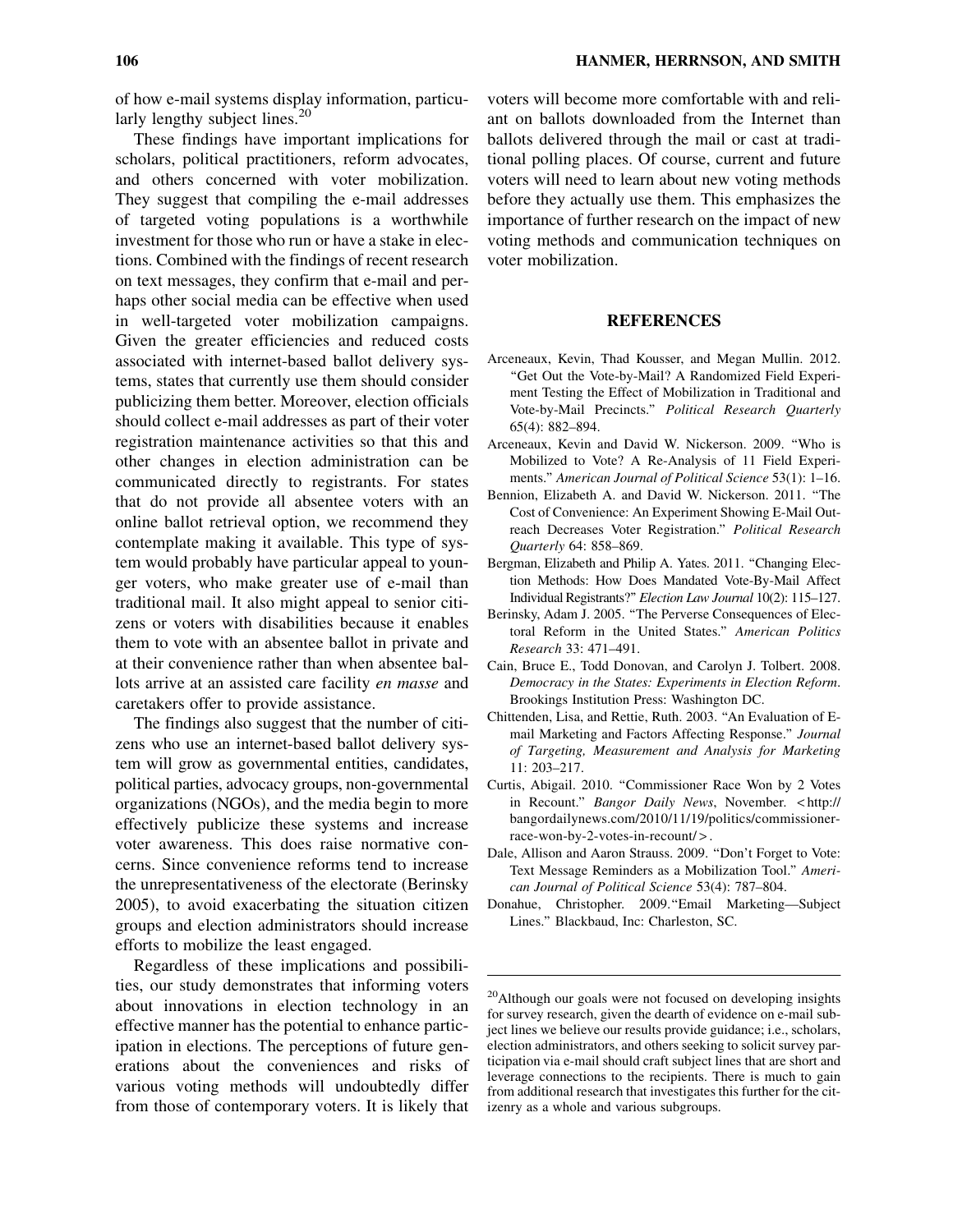- Federal Voter Assistance Program. 2008. ''2009 Legislative Initiatives by State.'' < http://www.fvap.gov/reference/laws/ state-initiatives/index.html > (May 12, 2009).
- Gerber, Alan S. and Donald P. Green. 2000. ''The Effects of Canvassing, Telephone Calls, and Direct Mail on Voter Turnout: A Field Experiment.'' American Political Science Review 94: 653–63.
- Gerber, Alan S., Gregory A. Huber and Seth J. Hill. 2013. ''Identifying the Effect of All-Mail Elections on Turnout: Staggered Reform in the Evergreen State.'' Political Science Research and Methods 1(1): 91–116.
- Gosnell, Harold F. 1927. Getting-Out-the-Vote: An Experiment in the Stimulation of Voting. Chicago: University of Chicago Press.
- Green, Donald A. and Alan S. Gerber. 2008. Get Out the Vote: How to Increase Voter Turnout. Brookings Institution Press: Washington DC.
- Gronke, Paul, Eva Galanes-Rosenbaum, and Peter A. Miller. 2007. '''Early Voting and Turnout.'' PS: Political Science and Politics 40: 639–645.
- Gronke, Eva Galanes-Rosenbaum, and Peter A. Miller. 2008. ''Convenience Voting.'' Annual Review of Political Science 11: 437–455.
- Hall, Thad E. and Claire M. Smith. 2011. ''Overseas Voter Satisfaction in 2010.'' Midwest Political Science Association Meeting in Chicago, IL, April 1, 2011. < https://www .supportthevoter.gov/files/2013/08/2010-Overseas-Voter-Satisfaction-Hall\_Smith.pdf>.
- Hanmer, Michael J. 2009. Discount Voting: Voter Registration Reforms and Their Effects. New York: Cambridge University Press.
- Hanmer, Michael J. and Kerem Ozan Kalkan. 2013 ''Behind the Curve: Clarifying the Best Approach to Calculating Predicted Probabilities and Marginal Effects from Limited Dependent Variable Models.'' American Journal of Political Science 57(1): 263–277.
- Heberlein, Thomas A. and Robert Baumgartner. 1978. "Factors Affecting Response Rates to Mailed Questionnaires: A Quantitative Analysis of the Published Literature.'' American Sociological Review 43(4): 447–462.
- Herron, Michael C. 1999. "Post-Estimation Uncertainty in Limited Dependent Variable Models.'' Political Analysis 8(1): 83–98.
- Malhotra, Neil, Melissa Mchelson, and Ali Adam Valenzuela. 2012. ''Emails from Official Sources Can Increase Turnout.'' Quarterly Journal of Political Science 7(3): 321–332.
- Mann, Christopher B. and Genevieve Mayhew. Forthcoming. ''Voter Mobilization Meets eGovernment: Turnout and Voting by Mail from Online or Paper Ballot Request.'' Journal of Political Marketing.
- McDonald, Michael. 2012. United States Elections Project, Voter Turnout 2010. < http://elections.gmu.edu/Turnout\_ 2010G.html > .
- Monroe, Nathan W. and Dari E. Sylvester. 2011. ''Who Converts to Vote-By-Mail? Evidence From a Field Experiment." Election Law Journal 10(1): 15-35.
- Nickerson, David W. 2007. ''Does Email Boost Turnout?'' Quarterly Journal of Political Science 2(4): 369–379.
	- -. 2009. "The Impact of E-Mail Campaigns on Voter Mobilization: Evidence from a Field Experiment.'' in Cos-

tas Panagopoulos, ed. Politicking Online: The Transformation of Election Campaign Communications, New Brunswick, NJ: Rutgers University Press (141–151).

- Overseas Vote Foundation. 2009. 2008 OVF Post Election UOCAVA Survey Report and Analysis. Arlington, VA: Overseas Vote Foundation.
	- ———. 2009. ''Case Study: Minnesota Takes the Lead in 2008.'' Arlington, VA: Overseas Vote Foundation.
- Panagopoulos, Costas. 2011. ''Thank You for Voting: Gratitude Expression and Voter Mobilization.'' Journal of Politics 73(3): 707–717.
- Pew Center on the States. 2009. No Time to Vote: Challenges Facing America's Overseas Military Voters. Washington, DC. < http://www.pewtrusts.org/~/media/legacy/uploaded files/wwwpewtrustsorg/reports/election\_reform/NTTV ReportWebpdf.pdf > .
- Porter, Stephen and Michael Whitcomb. 2005. ''E-mail Subject Lines and Their Effect on Web Survey Viewing and Response.'' Social Science Computer Review 23(3): 380–387.
- Smith, Kevin and Dari E. Sylvester. 2013. ''Is It the Message or the Person? Lessons from a Field Experiment About Who Converts to Permanent Vote by Mail.'' Election Law Journal 12(3): 243–260.
- Southwell, Priscilla and Justin Burchett. 2000. ''The Effect of All-Mail Elections on Voter Turnout.'' American Politics Quarterly 28: 72–9.
- Stallings, Thane. 2009.''Rethinking the Relationship between Subject Line Length and Email Performance: A New Perspective on Subject Line Design.'' Irving, TX: Epsilon Data Management. < http://www.themarketingsite.com/content/ Epsilon\_SubjectLine\_WhitePaper.pdf > .
- Shadish, William R., Thomas D. Cook, and Donald T. Campbell. 2002. Experimental and Quasi-Experimental Designs for Generalized Causal Inference. Boston: Houghton Mifflin.
- Stein, Robert M. and Greg Vonnahme. 2008. ''Engaging the Unengaged Voter: Vote Centers and Voter Turnout.'' Journal of Politics 70(2): 487–497.
- -. 2011. "Voting at Non-Precinct Polling Places: A Review and Research Agenda.'' Election Law Journal 10(3): 307–311.
- U.S. Election Assistance Commission. 2009. 2008 Uniformed and Overseas Citizens Voting Act Survey. Washington, D.C. < http://www.eac.gov/assets/1/Page/2008%20Uniformed %20and%20Overseas%20Citizens%20Absentee%20Voting% 20Act%20Survey.pdf > .
- Vissers, Sara, Marc Hooghe, DietlindStolle, Valérie-Anne Manéo. 2012. ''The Impact of Mobilization Media on Off-Line and Online Participation: Are Mobilization Effects Medium-Specific?'' Social Science Computer Review 30 (2):152–169.

Address correspondence to: Michael Hanmer Department of Government and Politics University of Maryland 3140 Tydings Hall College Park, MD 20742

E-mail: mhanmer@umd.edu

(Appendix follows  $\rightarrow$ )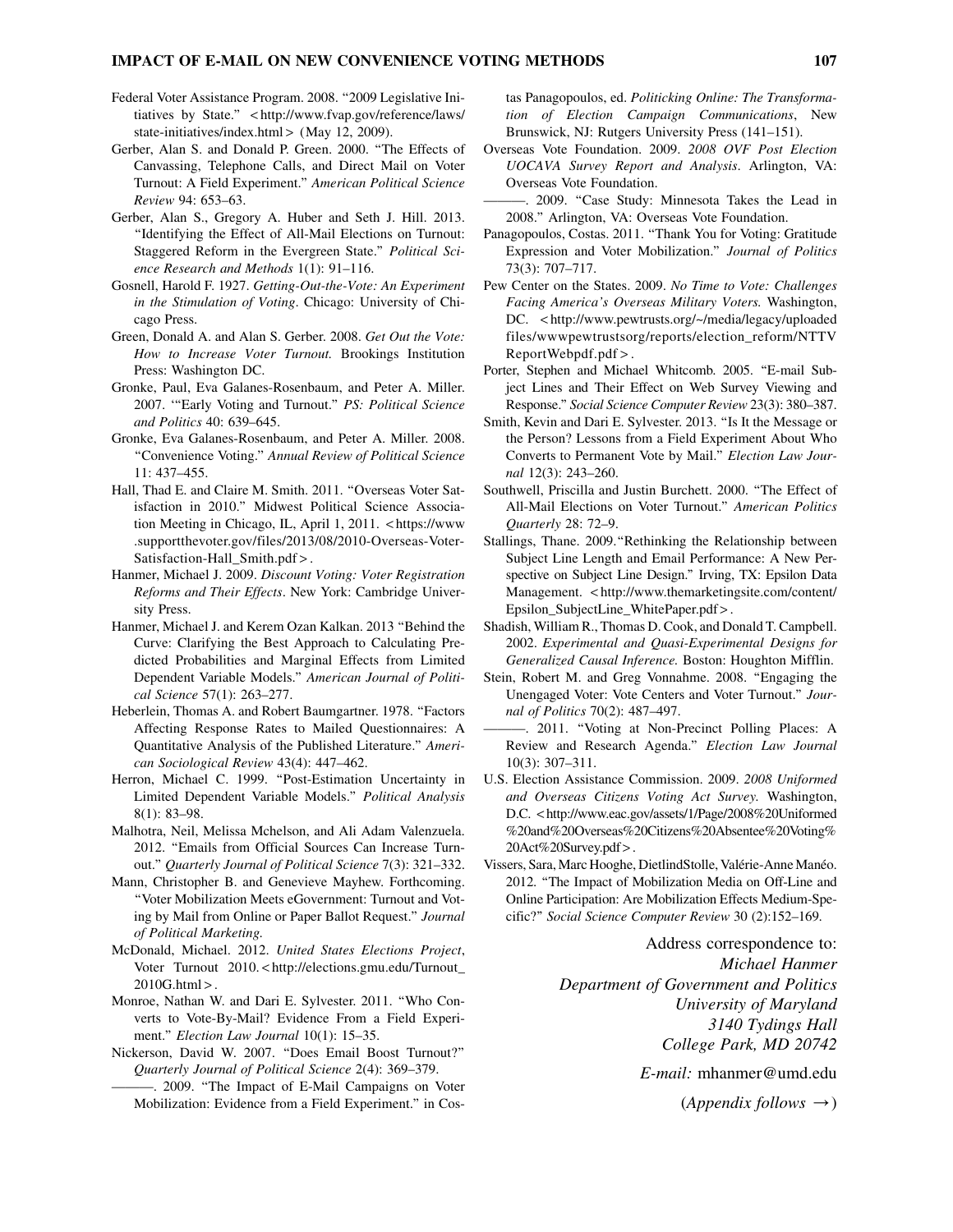## APPENDIX A1: E-MAIL TEXTS AND TREATMENTS

E-mail 1: Control group

Subject: Overseas Vote Foundation: Maryland Voter Alert

Maryland Overseas and Military Voter Alert SUMMARY: Last Chance to Vote in Maryland State Primary Election Act Now to Cast Your Ballot

## STATE PRIMARY

Maryland will hold a State Primary Election on Tuesday, 14 September 2010 to choose the candidates for all eight Congressional districts and the Senate seat now held by Sen. Barbara Mikulski.

#### REQUEST YOUR BALLOT

Maryland registered voters must submit a ballot request via regular mail by 7 September 2010.

Complete your registration and ballot request forms here.

### CONTACT INFORMATION - ELECTION DATES AND DEADLINES

The OVF Election Official Directory and State-specific Voter Information Directory provides complete contact information for local election offices, state-by-state filing deadlines, options for sending and receiving voting material and state-level contact information.

### YOUR BALLOT AND WHAT TO DO IF IT IS LATE

Voted ballots must be postmarked by Election Day and returned via regular mail by 22 September 2010.

If you ask to receive your absentee ballot by email, your ballot will be posted to a website Maryland has developed for delivering absentee ballots. You will receive an email with the link to the website and instructions on how to access your ballot. You will need a printer so you can print your ballot which must be mailed.

For all others, the Federal Write-In Absentee Ballot (FWAB) is a downloadable ballot for use by Registered Voters when your ballot does not arrive in time. If you filed the Registration/Ballot Request Form and your ballot has not arrived by ten days prior to the election, use the FWAB. Complete and print your FWAB here.

E-mail 2: Subject line same as control group/policy alert in message

Subject: Overseas Vote Foundation: Maryland Voter Alert

### Maryland Overseas and Military Voter Alert SUMMARY: Last Chance to Vote in Maryland State Primary Election Act Now to Cast Your Ballot

### POLICY ALERT

The state of Maryland has implemented a new policy to speed up the delivery of absentee ballots to voters. If you are registered to vote in Maryland you can now request to have a blank ballot delivered to you through the Internet.

#### STATE PRIMARY

Maryland will hold a State Primary Election on Tuesday, 14 September 2010 to choose the candidates for all eight Congressional districts and the Senate seat now held by Sen. Barbara Mikulski.

#### REQUEST YOUR BALLOT

Maryland registered voters must submit a ballot request via regular mail by 7 September 2010.

Complete your registration and ballot request forms here.

#### CONTACT INFORMATION - ELECTION DATES AND DEADLINES

The OVF Election Official Directory and State-specific Voter Information Directory provides complete contact information for local election offices, state-by-state filing deadlines, options for sending and receiving voting material and state-level contact information.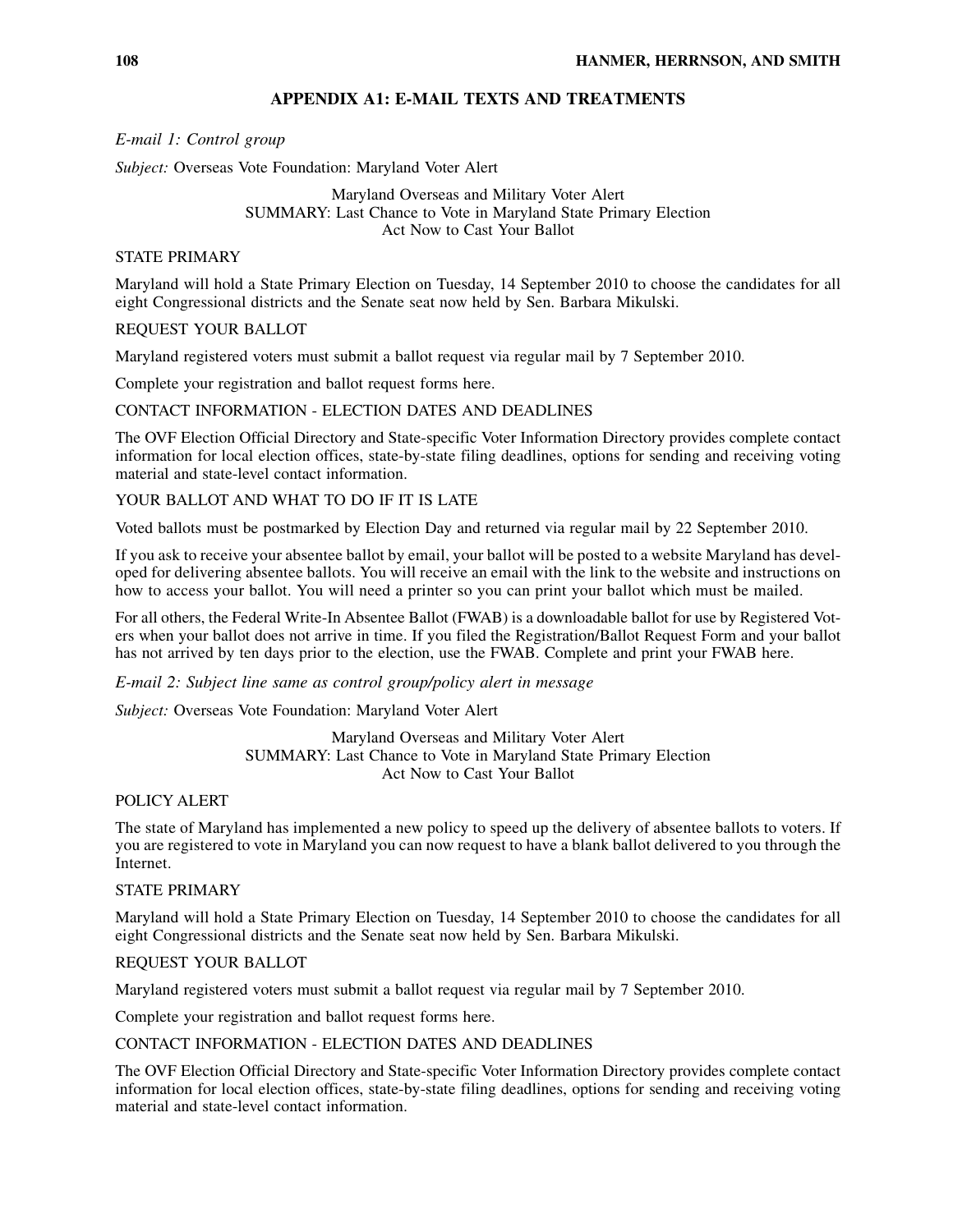#### IMPACT OF E-MAIL ON NEW CONVENIENCE VOTING METHODS 109

## YOUR BALLOT AND WHAT TO DO IF IT IS LATE

Voted ballots must be postmarked by Election Day and returned via regular mail by 22 September 2010.

If you ask to receive your absentee ballot by email, your ballot will be posted to a website Maryland has developed for delivering absentee ballots. You will receive an email with the link to the website and instructions on how to access your ballot. You will need a printer so you can print your ballot which must be mailed.

For all others, the Federal Write-In Absentee Ballot (FWAB) is a downloadable ballot for use by Registered Voters when your ballot does not arrive in time. If you filed the Registration/Ballot Request Form and your ballot has not arrived by ten days prior to the election, use the FWAB. Complete and print your FWAB here.

## E-mail 3: Subject line references OVF and policy/message highlights policy and reinforces appeal to overseas voters

Subject: Overseas Vote Foundation: Maryland's New Policy Reaches Out to Overseas Voters

Maryland Overseas and Military Voter Alert SUMMARY: Last Chance to Vote in Maryland State Primary Election Act Now to Cast Your Ballot

## POLICY ALERT

The state of Maryland has implemented a new policy to speed up the delivery of absentee ballots to voters. This new policy reaches out to overseas voters. If you are registered to vote in Maryland you can now request to have a blank ballot delivered to you through the Internet.

## STATE PRIMARY

Maryland will hold a State Primary Election on Tuesday, 14 September 2010 to choose the candidates for all eight Congressional districts and the Senate seat now held by Sen. Barbara Mikulski.

#### REQUEST YOUR BALLOT

Maryland registered voters must submit a ballot request via regular mail by 7 September 2010.

Complete your registration and ballot request forms here.

## CONTACT INFORMATION - ELECTION DATES AND DEADLINES

The OVF Election Official Directory and State-specific Voter Information Directory provides complete contact information for local election offices, state-by-state filing deadlines, options for sending and receiving voting material and state-level contact information.

#### YOUR BALLOT AND WHAT TO DO IF IT IS LATE

Voted ballots must be postmarked by Election Day and returned via regular mail by 22 September 2010.

If you ask to receive your absentee ballot by email, your ballot will be posted to a website Maryland has developed for delivering absentee ballots. You will receive an email with the link to the website and instructions on how to access your ballot. You will need a printer so you can print your ballot which must be mailed.

For all others, the Federal Write-In Absentee Ballot (FWAB) is a downloadable ballot for use by Registered Voters when your ballot does not arrive in time. If you filed the Registration/Ballot Request Form and your ballot has not arrived by ten days prior to the election, use the FWAB. Complete and print your FWAB here.